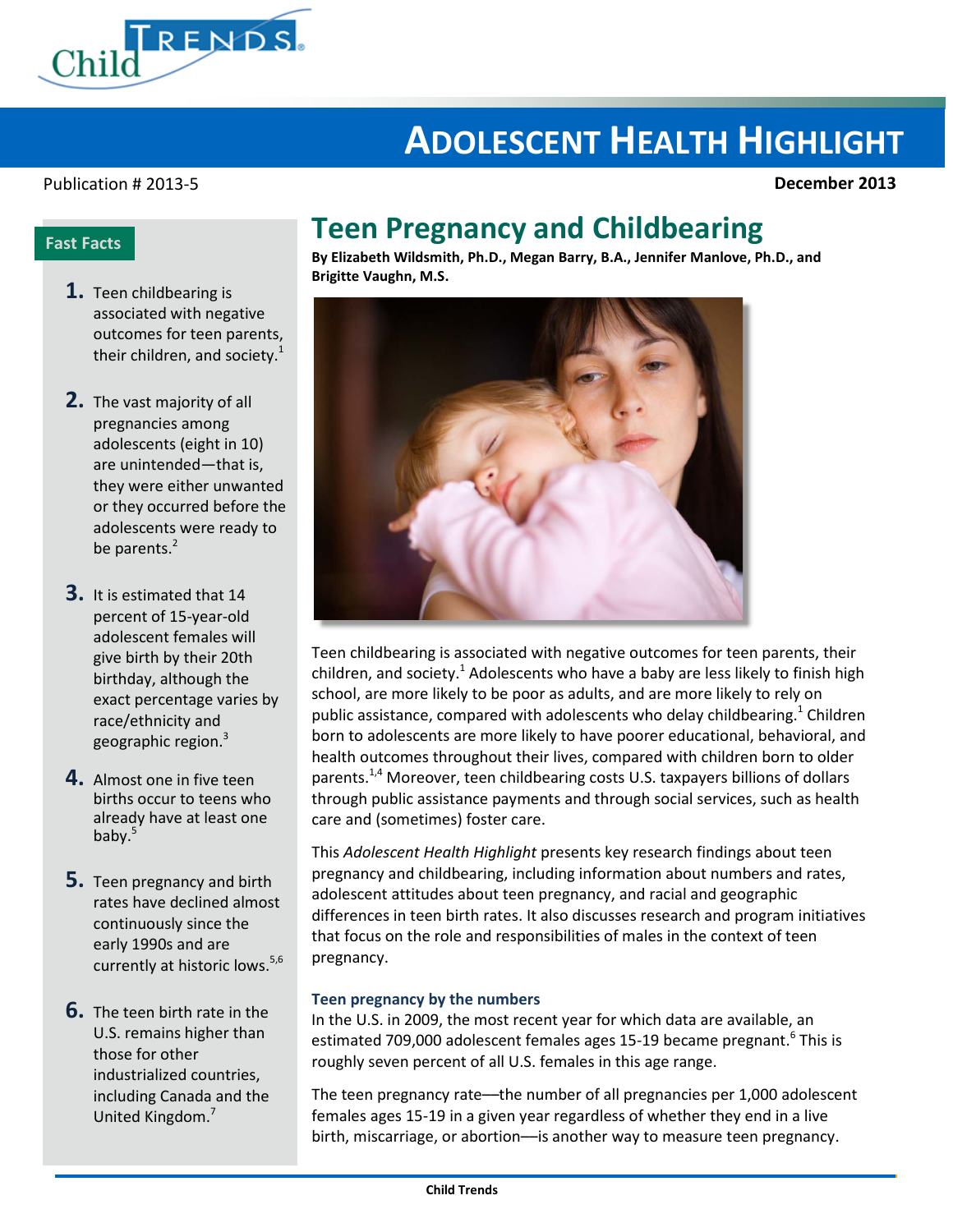

*Thirteen percent of females said they would be "a little pleased" or "very pleased" if they became pregnant, and 19 percent of males said they would* 

*have similar sentiments if they were to get a partner* 

*pregnant.* 

**Teen Pregnancy and Childbearing,** December 2013

Notably, the teen pregnancy rate declined by 51 percent between 1990 and 2009, from 116.2 to 56.8 pregnancies per 1,000 adolescents. $6$  This decline has been attributed both to more adolescents waiting to have sexual intercourse and to increased contraceptive use. ${}^{8}$ Teen pregnancy rates declined across all major racial and ethnic groups.<sup>6</sup>

Despite these declines, teen pregnancy and childbearing remain pressing societal issues. The U.S. Department of Health and Human Services has identified reducing teen and unintended pregnancy as one of its key priorities, and the Centers for Disease Control and Prevention has named teen pregnancy as one of its 10 "winnable battles" (defined as public health priorities with large-scale impact on health and with known, effective strategies to address them). See <http://www.cdc.gov/WinnableBattles/TeenPregnancy/index.html> for more information.

#### **Adolescent attitudes about teen pregnancy**

Most teen pregnancies are unintended. In other words, the pregnancies are unwanted or occurred "too soon." In 2006, 82 percent of all pregnancies to 15- to 19-year-old females were unintended, according to a national survey of adolescents.<sup>2</sup> Additionally, data from 2006-2010 indicate that 58 percent of never-married adolescent females ages 15-19 reported they would be "very upset" if they became pregnant, while 46 percent of nevermarried adolescent males in this age group said they would feel the same way about getting a partner pregnant.<sup>4</sup> However, not all adolescents are motivated to avoid a pregnancy.<sup>4</sup> Thirteen percent of females ages 15-19 said that they would be "a little pleased" or "very pleased" if they became pregnant, while 19 percent of their male peers said they would be "a little pleased" or "very pleased" if they got a partner pregnant. $4$  The latter attitudes were more common among black and Hispanic adolescents than among white adolescents.

#### **Proportion of teen pregnancies ending in births, miscarriages, and abortions**

In 2009, an estimated 58 percent of pregnancies to adolescent females ages 15-19 ended in a live birth, 17 percent ended in a miscarriage, and 25 percent ended in an abortion.<sup>6</sup> The rate of abortions among adolescents has declined by 54 percent since 1990.<sup>6</sup>



**FIGURE 1: Percent of pregnancies to adolescent females ages 15–19 by outcome, 2009**

*In 2012, less than one in five (17 percent) births to 15- to 19-yearolds was to a female who had already had one or more birth.*

> Source: Curtin SC, Abma JC, Ventura SJ, Henshaw SK. *Pregnancy rates for U.S. women continue to drop*. NCHS data brief, no 136. Hyattsville, MD: National Center for Health Statistics. 2013.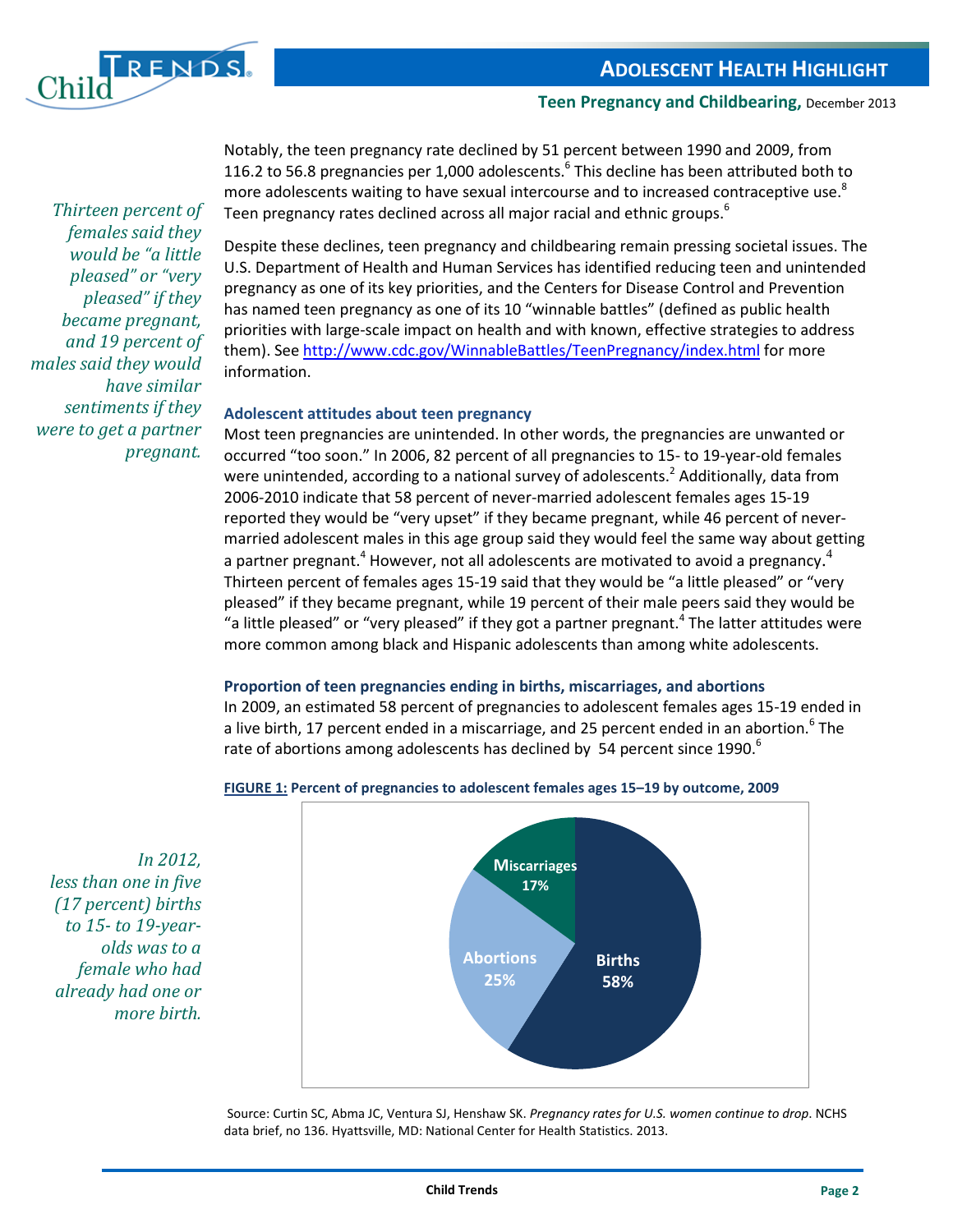

#### **Teen births by the numbers**

In 2012, there were 29.4 births for every 1,000 adolescent females ages 15-19—almost 305,420 births to females in this age group.<sup>6</sup> The current rate of teen births in the United States is at the lowest level in more than seven decades of tracking; however, it remains substantially higher than that of many other industrialized countries, including Canada and the United Kingdom.<sup>7</sup>

Not all teen births are first births. In 2012, almost one in five births (17 percent) to 15- to 19 year-olds were to teens who had already had one or more birth. <sup>5</sup> Moreover, the vast majority of teen births occur to unmarried youth. In 2012, 89 percent of births to adolescent females under the age of 20 occurred outside of marriage.<sup>5</sup>

#### **Differences in teen birth rates by adolescent group**

Teen birth rates differ substantially by age, race/ethnicity, and region of the country.

- Most adolescents who give birth are 18 or older; in 2012, 72 percent of all teen births occurred to 18- and 19-year-olds. $5$
- Teen birth rates are highest among black and Hispanic adolescents. In 2012, Hispanic and black adolescent females had 46.3 births and 43.9 births per 1,000 adolescent females, respectively, compared to 20.5 births per 1,000 adolescent females among white adolescent females (see Figure 2).<sup>5</sup>
- Looked at another way, although research-based estimates suggest that 14 percent of all adolescent females in the United States will give birth by their  $20^{th}$  birthday, 10 percent of white, 21 percent of black, and 24 percent of Hispanic adolescent females are estimated to do so.<sup>3</sup>
- Substantial geographic variation also exists in adolescent childbearing across the United States. In 2011, the lowest teen birth rates were reported in the Northeast and upper Midwest, while rates were highest in states across the southern part of the country (see Figure 3). $9$

#### **Characteristics associated with having—or not having—a teen birth**

Numerous individual, family, and community characteristics have been linked to adolescent childbearing:

- Adolescents who are enrolled in school and engaged in learning (including participating in after-school activities, having positive attitudes toward school, and performing well educationally) tend to be less likely than other adolescents to have or father a baby.<sup>10</sup>
- At the family level, adolescent females whose mothers have lower levels of education or were a teen mom are at increased risk of having a teen birth themselves. Living with both biological parents at age 14 is associated with a reduced risk.4
- At the community level, adolescents who live in wealthier neighborhoods with lower levels of unemployment are less likely to have or father a baby than are adolescents in less advantaged neighborhoods.<sup>10</sup>

*In 2012, Hispanic and black adolescent females had the highest birth rates, followed by white adolescent females.*

*In 2011, the lowest teen birth rates were reported in the Northeast and upper Midwest, while rates were highest in states across the southern part of the country.*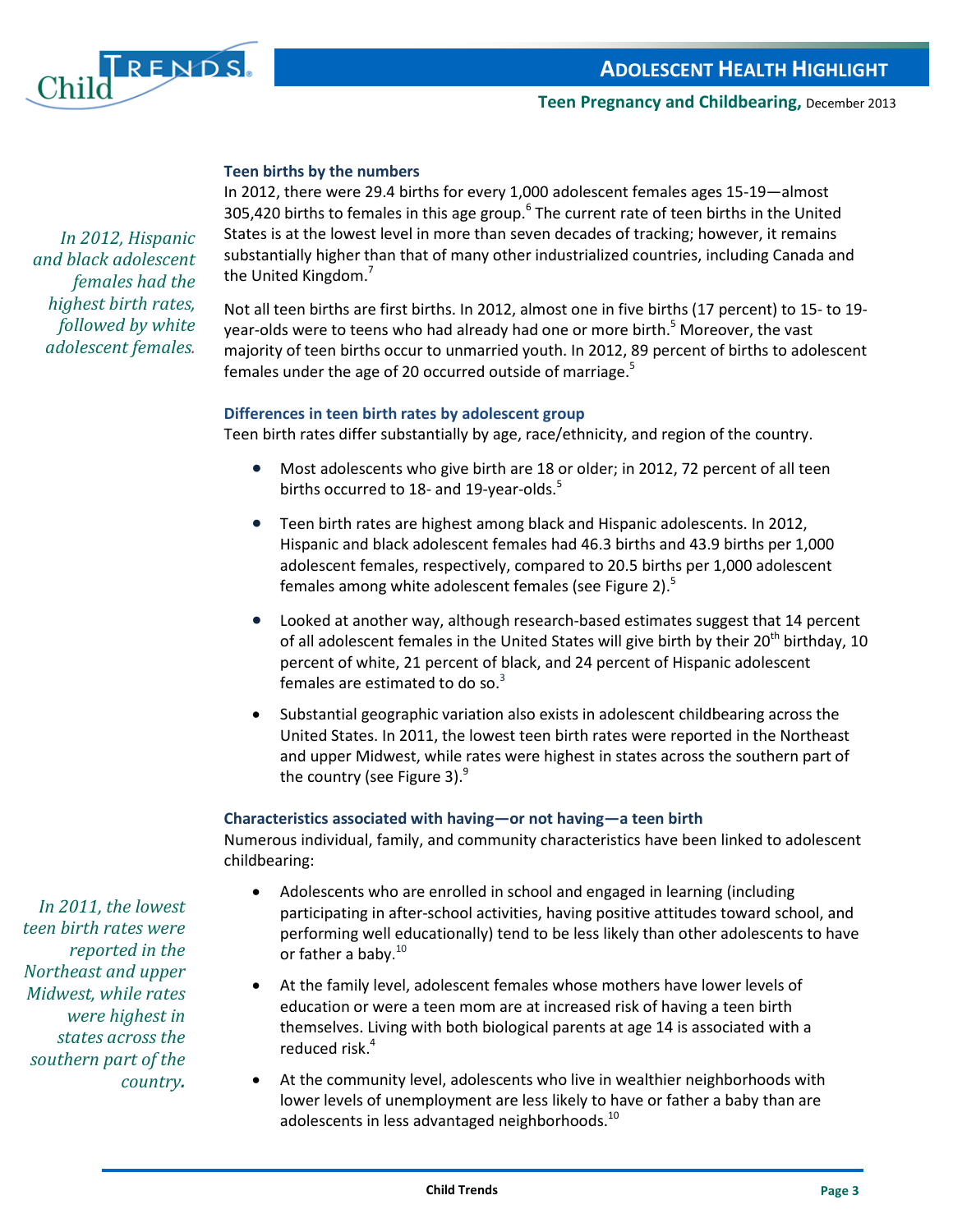



**FIGURE 2: Birth rates per 1,000 females ages 15-19, by race/ethnicity and Hispanic origin, selected years, 1989-2012**

*Adolescents who are enrolled in school and engaged in learning are less likely than other adolescents to have or father a baby.*

\*Data for 2012 are preliminary

Sources: Hamilton, B. E., Martin, J. A., & Ventura, S. J. (2013). *Births: Preliminary Data for 2012*. Hyattsville, MD: National Center for Health Statistics. Retrieved September 6, 2013, from [http://www.cdc.gov/nchs/data/nvsr/nvsr62/nvsr62\\_03.pdf](http://www.cdc.gov/nchs/data/nvsr/nvsr62/nvsr62_03.pdf) Martin, J. A., Hamilton, B. E., Ventura, S. J., Osterman, M. J. K., & Mathews, T. J. (2013). *Births: Final data for 2011*. Hyattsville, MD: National Center for Health Statistics. Retrieved September 6, 2013, from

[http://www.cdc.gov/nchs/data/nvsr/nvsr62/nvsr62\\_01.pdf](http://www.cdc.gov/nchs/data/nvsr/nvsr62/nvsr62_01.pdf)

#### **FIGURE 3: Teenage birth rates for 15– 19-year-olds by state, 2011**



*Research and program approaches are increasingly focusing on the role of males in teenage pregnancy and childbearing.*

> Source: Martin, J. A., Hamilton, B. E., Ventura, S. J., Osterman, M. J. K., & Mathews, T. J. (2013). Births: Final data for 2011. National Vital Statistics Reports 62(1). Hyattsville, MD: National Center for Health Statistics.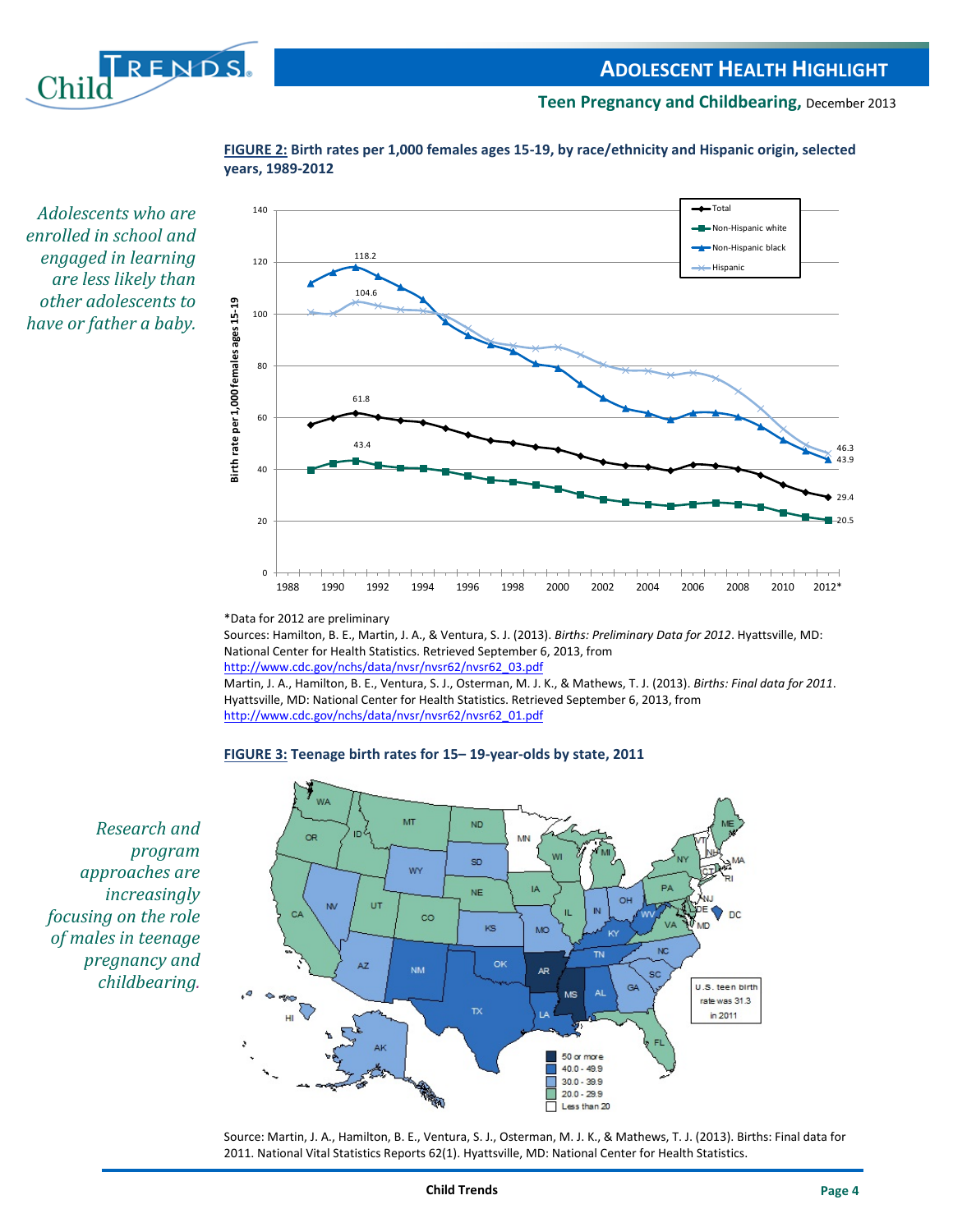

*Research and* 

*behavior of* 

*prevention.*

*program approaches are increasingly focusing on the role of males, recognizing that the beliefs and* 

*adolescent males are central to pregnancy* 

#### **Teen Pregnancy and Childbearing,** December 2013

#### **What adolescents need to do to avoid pregnancy**

Abstinence from sexual intercourse is the most effective way to prevent unplanned or unintended pregnancies. However, in 2011, 47 percent of high school students reported having had sexual intercourse one or more times.<sup>11</sup> Thus, it is essential that these teens use effective contraceptives––including condoms, birth control pills, the patch, the vaginal ring, an intrauterine device (IUD), an implant, and injectable birth control methods––and that they use them every time they have sexual intercourse.<sup>12</sup>

#### **Efforts to address male involvement in teen pregnancy and childbearing**

Research and program approaches are increasingly focusing on the role of males, recognizing that the beliefs and behavior of adolescent males are central to pregnancy prevention.<sup>13</sup> In addition, efforts to promote responsible sexual behavior among males and females increasingly recognize the need to develop vital emotional and interpersonal skills necessary for successful relationships, as well as reduce some of the gender stereotypes that shape expectations about behavior.**<sup>14</sup>** Importantly, pregnancy prevention efforts need to occur in multiple settings: at home, in schools, in communities, and through health providers.

#### **Resources**

The Child Trends DataBank includes brief summaries on well-being indicators, including several that relate to teen pregnancy and teen births:

- Teen pregnancy: <http://www.childtrends.org/?indicators=teen-pregnancy>
- Teen births:<http://www.childtrends.org/?indicators=teen-births>
- Teen abortions:<http://www.childtrends.org/?indicators=teen-abortions>
- Unintended births:<http://www.childtrends.org/?indicators=unintended-births>
- Sexually active teens: <http://www.childtrends.org/?indicators=sexually-active-teens>
- Sexually experienced teens: [http://www.childtrends.org/?indicators=sexually](http://www.childtrends.org/?indicators=sexually-experienced-teens)[experienced-teens](http://www.childtrends.org/?indicators=sexually-experienced-teens)
- Condom use: <http://www.childtrends.org/?indicators=condom-use>
- Birth control pill use[: http://www.childtrends.org/?indicators=birth-control-pill-use](http://www.childtrends.org/?indicators=birth-control-pill-use)

The Childs Trends [LINKS](http://www.childtrends.org/LINKS/) (Lifecourse Interventions to Nurture Kids Successfully) database summarizes evaluations of out-of-school time programs that work (or not) to enhance children's development. The LINKS Database is user-friendly and directed especially to policy makers, program providers, and funders.

- Programs related to the reduction of teen pregnancy and childbearing can be found by selecting the boxes on births, teen pregnancy, sexual activity, and/or condom use and contraception under the Reproductive Health category.
- Evaluations of programs proven to work (or not) in reducing teen pregnancies and births, in addition to other reproductive health and contraceptive behaviors, are summarized in the fact sheet [What works for adolescent reproductive health: Lessons from experimental](http://www.childtrends.org/?publications=what-works-for-adolescent-reproductive-health-lessons-from-experimental-evaluations-of-programs-and-interventions-2)  [evaluations of programs and interventions.](http://www.childtrends.org/?publications=what-works-for-adolescent-reproductive-health-lessons-from-experimental-evaluations-of-programs-and-interventions-2)

*The Childs Trends What Works [LINKS](http://www.childtrends.org/LINKS/) database summarizes evaluations of out-ofschool time programs that work (or do not) to enhance children's development.*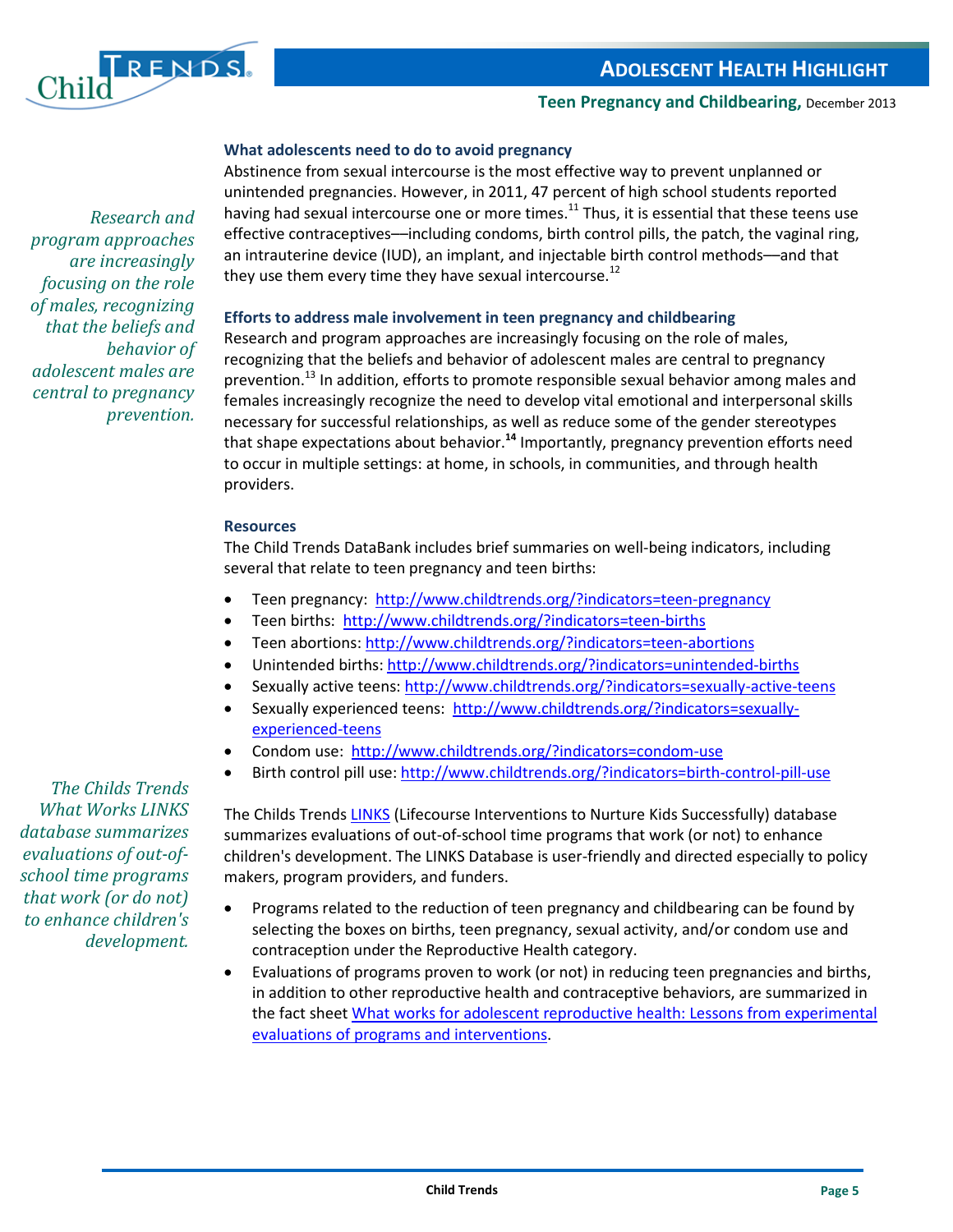

Other selected resources:

- The Office of Adolescent Health has compiled a database of evidence-based pregnancy prevention programs, including several that work for both genders and many that effectively build emotional and interpersonal skills [\(http://www.hhs.gov/ash/oah/oah](http://www.hhs.gov/ash/oah/oah-initiatives/teen_pregnancy/db/)[initiatives/teen\\_pregnancy/db/\)](http://www.hhs.gov/ash/oah/oah-initiatives/teen_pregnancy/db/).
- The nation's Teen Pregnancy Prevention Goals can be found at [http://www.cdc.gov/TeenPregnancy/PreventTeenPreg.htm.](http://www.cdc.gov/TeenPregnancy/PreventTeenPreg.htm)
- The Centers for Disease Control and Prevention has websites on teen pregnancy [\(http://www.cdc.gov/teenpregnancy/\)](http://www.cdc.gov/teenpregnancy/) and ways to prevent pregnancy [\(http://www.cdc.gov/reproductivehealth/UnintendedPregnancy/Contraception.htm\)](http://www.cdc.gov/reproductivehealth/UnintendedPregnancy/Contraception.htm).
- Federally funded Title X family planning clinics offer low-cost contraceptive services and pregnancy testing for qualifying patients. Adolescents and others can find a Title X funded clinic near their homes at<http://www.hhs.gov/opa/> ("Find a Family Planning Clinic" on the right side of the page).

#### **Acknowledgements**

The authors would like to thank Lina Guzman at Child Trends for her careful review of and helpful comments on this brief.

Editor: Harriet J. Scarupa

#### **References**

1 Hoffman, S. D., & Maynard, R. A. (Eds.). (2008). *Kids having kids: economic costs and social consequences of teen pregnancy* (2nd ed.). Washington, DC: Urban Institute Press.

2 Finer, L. B., & Zolna, M. R. (2011). Unintended pregnancy in the United States: Incidence and disparities, 2006. *Contraception, 84*(5), 478-485.

3 Welti, K. (2012). *Child Trends' analysis of National Vital Statistics System birth data*. Washington, DC: Child Trends.

4 Martinez, G., Copen, C. E., & Abma, J. C. (2011). *Teenagers in the United States: sexual activity, contraceptive use, and childbearing, 2006-2010 National Survey of Family Growth*: National Center for Health Statistics. Vital Health Stat 23(31). Retrieved September 12, 2013, fro[m http://www.cdc.gov/nchs/data/series/sr\\_23/sr23\\_031.pdf](http://www.cdc.gov/nchs/data/series/sr_23/sr23_031.pdf)

5 Hamilton, B. E., Martin, J. A., & Ventura, S. J. (2013). *Births: Preliminary Data for 2012*. Hyattsville, MD: National Center for Health Statistics. Retrieved November 12, 2013, fro[m http://www.cdc.gov/nchs/data/nvsr/nvsr62/nvsr62\\_03.pdf](http://www.cdc.gov/nchs/data/nvsr/nvsr62/nvsr62_03.pdf)

6 Curtin, S. C., Abma, J. C., Ventura, S. J., & Henshaw, S. K. (2013). *Pregnancy rates for U.S. women continue to drop.* Hyattsville, MD: National Center for Health Statistics. Retrieved December 6, 2013, from <http://www.cdc.gov/nchs/data/databriefs/db136.htm>

7 United Nations Statistics Division. (2011). *Demographic Yearbook 2009-2010*. New York, NY: United Nations. Retrieved September 6, 2013, from<http://unstats.un.org/unsd/demographic/products/dyb/dyb2009-2010.htm>

<sup>8</sup> Santelli, J. S., Lindberg, L. D., Finer, L. B., & Singh, S. (2007). Explaining recent declines in adolescent pregnancy in the United States: the contribution of abstinence and improved contraceptive use. *American Journal of Public Health 97*(1), 150-156.

9 Martin, J. A., Hamilton, B. E., Ventura, S. J., Osterman, M. J. K., & Mathews, T. J. (2013). *Births: Final data for 2011*. National Vital Statistics Reports 62(1). Hyattsville, MD: National Center for Health Statistics. Retrieved September 6, 2013, from [http://www.cdc.gov/nchs/data/nvsr/nvsr62/nvsr62\\_01.pdf](http://www.cdc.gov/nchs/data/nvsr/nvsr62/nvsr62_01.pdf)